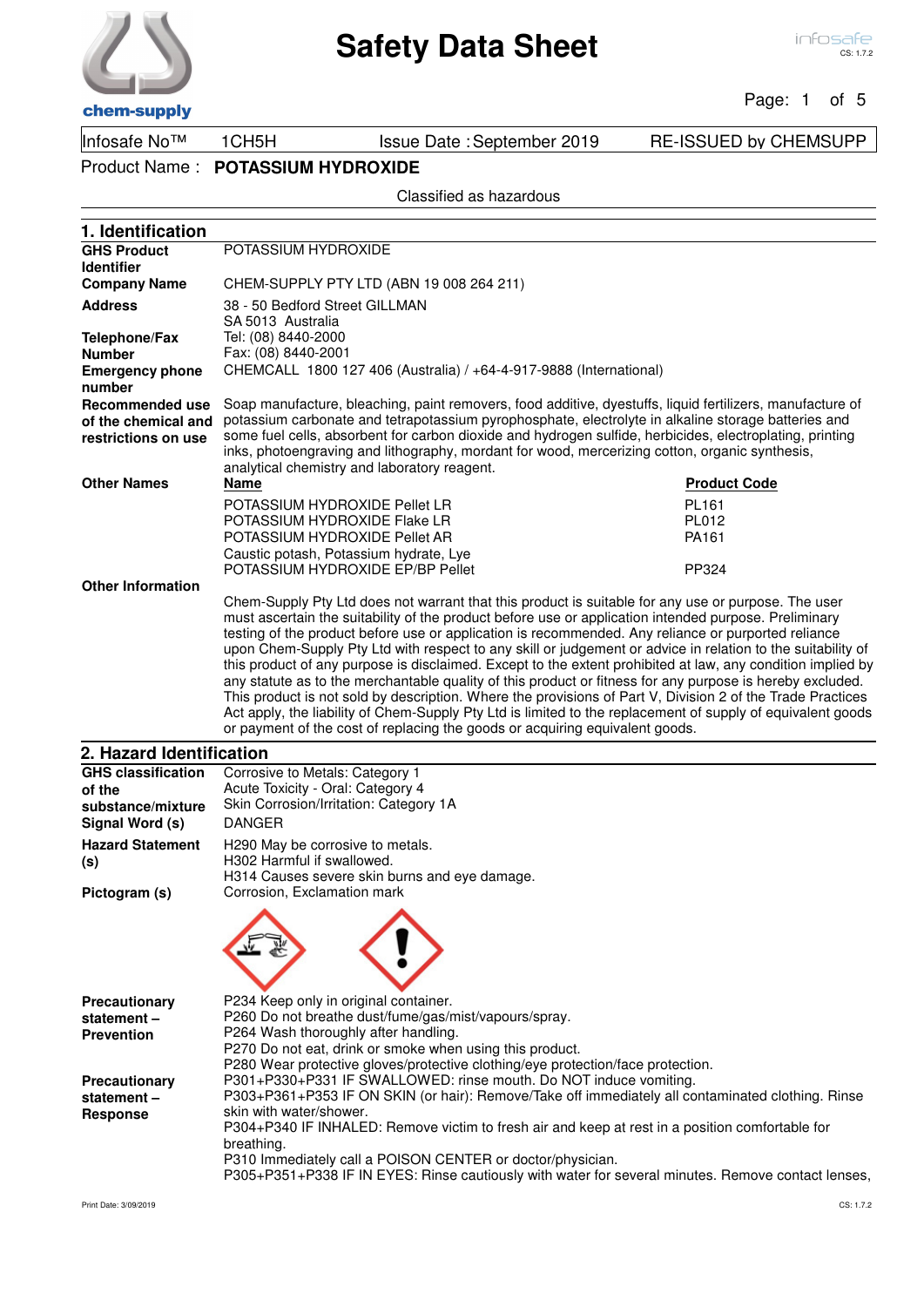

Page: 2 of 5

| спспгэирргу                                                                                                |                                                                                                                                                                                                                                                                                                                                                                                                                                                                                                                                             |                                   |                   |                              |                    |
|------------------------------------------------------------------------------------------------------------|---------------------------------------------------------------------------------------------------------------------------------------------------------------------------------------------------------------------------------------------------------------------------------------------------------------------------------------------------------------------------------------------------------------------------------------------------------------------------------------------------------------------------------------------|-----------------------------------|-------------------|------------------------------|--------------------|
| Infosafe No™                                                                                               | 1CH <sub>5</sub> H                                                                                                                                                                                                                                                                                                                                                                                                                                                                                                                          | <b>Issue Date: September 2019</b> |                   | <b>RE-ISSUED by CHEMSUPP</b> |                    |
| Product Name:                                                                                              | <b>POTASSIUM HYDROXIDE</b>                                                                                                                                                                                                                                                                                                                                                                                                                                                                                                                  |                                   |                   |                              |                    |
|                                                                                                            |                                                                                                                                                                                                                                                                                                                                                                                                                                                                                                                                             | Classified as hazardous           |                   |                              |                    |
| Precautionary<br>Precautionary<br>statement-<br><b>Disposal</b>                                            | if present and easy to do. Continue rinsing.<br>P363 Wash contaminated clothing before reuse.<br>P390 Absorb spillage to prevent material damage.<br>P404 Store in a closed container.<br>statement - Storage P406 Store in corrosive resistant/ container with a resistant inner liner.<br>P501 Dispose of contents/container to an approved waste disposal plant.                                                                                                                                                                         |                                   |                   |                              |                    |
|                                                                                                            | 3. Composition/information on ingredients                                                                                                                                                                                                                                                                                                                                                                                                                                                                                                   |                                   |                   |                              |                    |
| <b>Chemical</b><br>Characterization                                                                        | Solid                                                                                                                                                                                                                                                                                                                                                                                                                                                                                                                                       |                                   |                   |                              |                    |
| Ingredients                                                                                                | <u>Name</u>                                                                                                                                                                                                                                                                                                                                                                                                                                                                                                                                 | <b>CAS</b>                        | <b>Proportion</b> | <b>Hazard Symbol</b>         | <b>Risk Phrase</b> |
|                                                                                                            | Potassium hydroxide                                                                                                                                                                                                                                                                                                                                                                                                                                                                                                                         | 1310-58-3                         | 100%              |                              |                    |
| 4. First-aid measures                                                                                      |                                                                                                                                                                                                                                                                                                                                                                                                                                                                                                                                             |                                   |                   |                              |                    |
| Inhalation                                                                                                 | If inhaled, remove from contaminated area to fresh air immediately. Apply artificial respiration if not                                                                                                                                                                                                                                                                                                                                                                                                                                     |                                   |                   |                              |                    |
| Ingestion                                                                                                  | breathing. If breathing is difficult, give oxygen. Immediately medical attention is required.<br>Rinse mouth thoroughly with water immediately, repeat until all traces of product have been removed.<br>DO NOT INDUCE VOMITING. Seek immediate medical advice.                                                                                                                                                                                                                                                                             |                                   |                   |                              |                    |
| Skin                                                                                                       | Immediately remove contaminated clothing and wash affected area with water for at least 15 minutes.<br>Ensure contaminated clothing is washed before re-use. Seek medical advice /attention depending on the<br>severity.                                                                                                                                                                                                                                                                                                                   |                                   |                   |                              |                    |
| Eye contact                                                                                                | If in eyes, hold eyelids apart and flush the eye continuously with running water. Continue flushing until<br>advised to stop by the Poisons Information Centre or a doctor, or for at least 15 minutes. Seek<br>immediate medical assistance.                                                                                                                                                                                                                                                                                               |                                   |                   |                              |                    |
| <b>First Aid Facilities</b>                                                                                | Maintain eyewash fountain and safety shower in work area.                                                                                                                                                                                                                                                                                                                                                                                                                                                                                   |                                   |                   |                              |                    |
| <b>Advice to Doctor</b>                                                                                    | Treat symptomatically as for strong alkalis.                                                                                                                                                                                                                                                                                                                                                                                                                                                                                                |                                   |                   |                              |                    |
| <b>Other Information</b>                                                                                   | Burns are not immediately painful, onset of pain may be minutes to hours.<br>For advice, contact the National Poisons Information Centre (Phone Australia 13 11 26; New Zealand<br>0800 764 766) or a doctor.                                                                                                                                                                                                                                                                                                                               |                                   |                   |                              |                    |
| 5. Fire-fighting measures                                                                                  |                                                                                                                                                                                                                                                                                                                                                                                                                                                                                                                                             |                                   |                   |                              |                    |
| <b>Hazards from</b><br><b>Combustion</b><br><b>Products</b>                                                | May librate toxic fumes in fire (Carbon and potassium oxides).                                                                                                                                                                                                                                                                                                                                                                                                                                                                              |                                   |                   |                              |                    |
| <b>Specific Methods</b>                                                                                    | Use extinguishing media most appropriate for the surrounding fire.<br>Small fire: Use dry chemical, CO2 or water spray.<br>Large fire: Use water spray, fog or foam - Do NOT use water jets.<br>If safe to do so, move undamaged containers from the fire area. Cool containers with flooding quantities<br>of water until well after the fire is out. Avoid getting water inside the containers.                                                                                                                                           |                                   |                   |                              |                    |
| <b>Specific hazards</b><br>arising from the<br>chemical<br><b>Hazchem Code</b>                             | Material does not burn. Fire or heat will produce irritating, poisonous and/or corrosive gases. Contact<br>with metals may evolve flammable hydrogen gas.<br>2W                                                                                                                                                                                                                                                                                                                                                                             |                                   |                   |                              |                    |
| <b>Precautions in</b>                                                                                      | Wear SCBA and chemical splash suit. Fully encapsulating, gas-tight suits should be worn for maximum                                                                                                                                                                                                                                                                                                                                                                                                                                         |                                   |                   |                              |                    |
|                                                                                                            | connection with Fire protection. Structural firefighter's uniform is NOT effective for these materials.                                                                                                                                                                                                                                                                                                                                                                                                                                     |                                   |                   |                              |                    |
| 6. Accidental release measures                                                                             |                                                                                                                                                                                                                                                                                                                                                                                                                                                                                                                                             |                                   |                   |                              |                    |
| <b>Personal</b><br><b>Precautions</b>                                                                      | Evacuate the area of all non-essential personnel. Avoid inhalation, contact with skin, eyes and clothing.<br><b>Personal Protection</b> Wear protective clothing specified for normal operations (see Section 8)                                                                                                                                                                                                                                                                                                                            |                                   |                   |                              |                    |
| <b>Clean-up Methods -</b><br><b>Small Spillages</b><br><b>Clean-up Methods -</b><br><b>Large Spillages</b> | Sweep up (avoid generating dust) and remove to a suitable, clearly labelled container for disposal in<br>accordance with local regulations.<br>Seek expert advice on handling and disposal.<br>Do NOT touch or walk through this product. Do NOT touch damaged containers or spilled material<br>unless wearing appropriate protective clothing. Stop leak if safe to do so. Prevent entry into waterways,<br>drains, confined areas.<br>Cover with DRY earth, sand or other non-combustible material followed by plastic sheet to minimize |                                   |                   |                              |                    |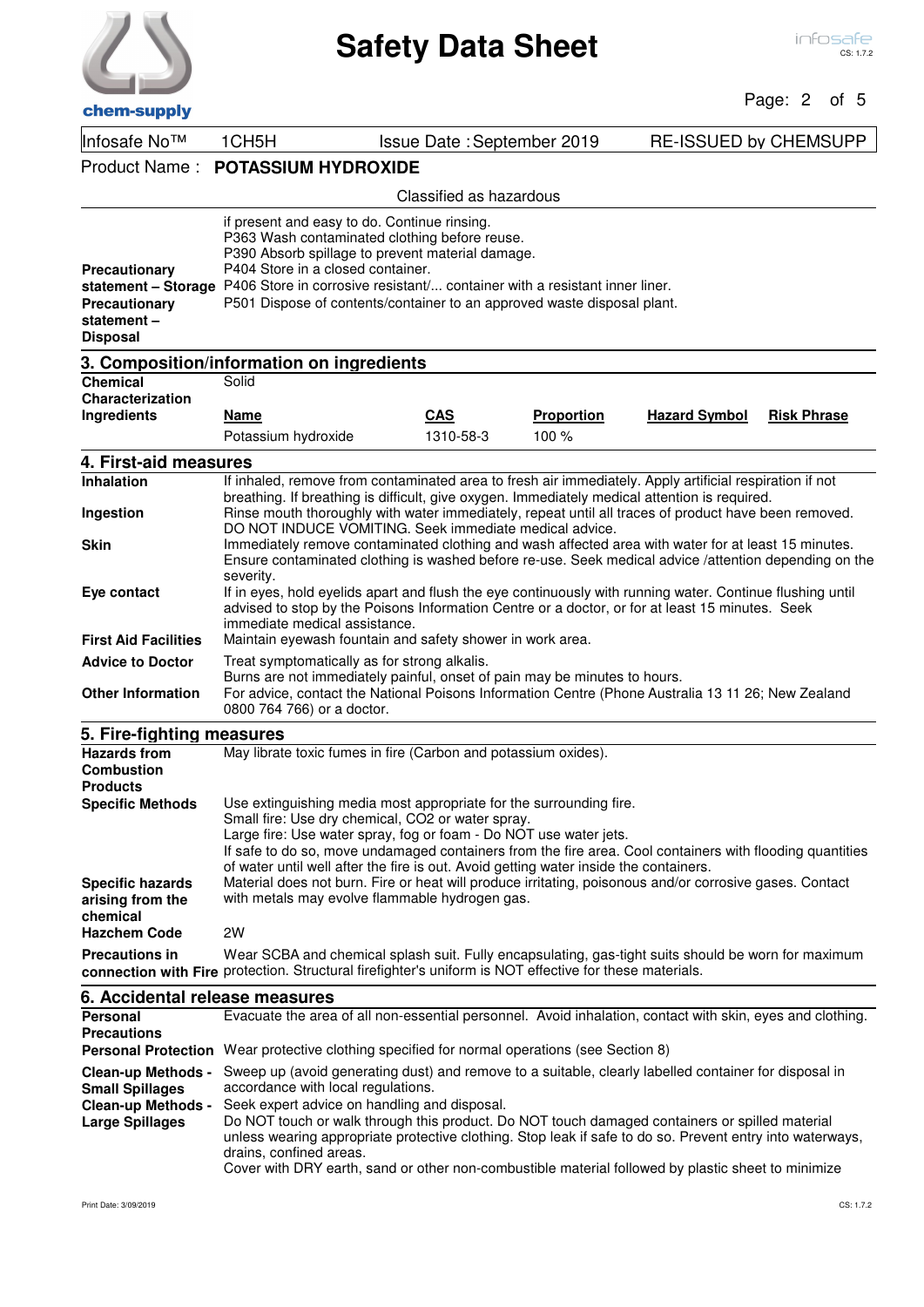

## **Safety Data Sheet**

## Page: 3 of 5

Infosafe No™ 1CH5H Issue Date :September 2019 RE-ISSUED by CHEMSUPP

Product Name : **POTASSIUM HYDROXIDE**

## Classified as hazardous

| <b>Environmental</b><br><b>Precautions</b>                                                                                                                                                                                                                                                  | spreading or contact with rain.<br>DO NOT GET WATER INSIDE CONTAINERS.<br>Use appropriate containment to avoid environmental contamination.                                                                                                                                                                                                                                                                                                                                                                          |
|---------------------------------------------------------------------------------------------------------------------------------------------------------------------------------------------------------------------------------------------------------------------------------------------|----------------------------------------------------------------------------------------------------------------------------------------------------------------------------------------------------------------------------------------------------------------------------------------------------------------------------------------------------------------------------------------------------------------------------------------------------------------------------------------------------------------------|
| 7. Handling and storage                                                                                                                                                                                                                                                                     |                                                                                                                                                                                                                                                                                                                                                                                                                                                                                                                      |
| Handling                                                                                                                                                                                                                                                                                    | Precautions for Safe Avoid generation or accumulation of dusts. Avoid prolonged or repeated contact with skin and eyes.<br>Wash hands and face thoroughly after working with material. Contaminated clothing should be removed<br>and washed before reuse. Use in well ventilated areas. In case of insufficient ventilation, wear suitable<br>respiratory equipment.<br>When diluting or preparing solution, add caustic to water slowly in small amounts to avoid boiling and<br>splattering. Never use hot water! |
| <b>Conditions for safe</b><br>storage, including<br>any<br>incompatabilities                                                                                                                                                                                                                | Store in a cool, dry place. Keep containers securely sealed and protected against physical damage.<br>Store away from acids. Hygroscopic. Keep only in original container.                                                                                                                                                                                                                                                                                                                                           |
| <b>Corrosiveness</b><br>$0.1 - 0.1 - 0.1 - 0.01 - 0.01 - 0.01 - 0.01 - 0.01 - 0.01 - 0.01 - 0.01 - 0.01 - 0.01 - 0.01 - 0.01 - 0.01 - 0.01 - 0.01 - 0.01 - 0.01 - 0.01 - 0.01 - 0.01 - 0.01 - 0.01 - 0.01 - 0.01 - 0.01 - 0.01 - 0.01 - 0.01 - 0.01 - 0.01 - 0.01 - 0.01 - 0.01 - 0.01 - 0$ | Corrosive to aluminum, tin, copper and zinc. Corrosive to steel at elevated temperatures.<br>Defer Australian Otanderd AC 0700 - 1004 The starses and beneficial of corrective substances                                                                                                                                                                                                                                                                                                                            |

**Storage Regulations** Refer Australian Standard AS 3780 - 1994 'The storage and handling of corrosive substances'.

|                                       | 8. Exposure controls/personal protection                                                                                                                                                              |       |             |                |            |                    |
|---------------------------------------|-------------------------------------------------------------------------------------------------------------------------------------------------------------------------------------------------------|-------|-------------|----------------|------------|--------------------|
| <b>Occupational</b><br>exposure limit | <b>Name</b>                                                                                                                                                                                           |       | <b>STEL</b> |                | <b>TWA</b> |                    |
| values                                |                                                                                                                                                                                                       |       |             |                |            |                    |
|                                       |                                                                                                                                                                                                       | mq/m3 | ppm         | mq/m3          | ppm        | <b>Footnote</b>    |
|                                       | Potassium hydroxide                                                                                                                                                                                   |       |             | $\mathfrak{p}$ |            | peak<br>limitation |
| <b>Other Exposure</b>                 | These Workplace Exposure Standards are guides to be used in the control of occupational health                                                                                                        |       |             |                |            |                    |
| <b>Information</b>                    | hazards. All atmospheric contamination should be kept to as low a level as is workable. These                                                                                                         |       |             |                |            |                    |
|                                       | workplace exposure standards should not be used as fine dividing lines between safe and dangerous                                                                                                     |       |             |                |            |                    |
|                                       | concentrations of chemicals. They are not a measure of relative toxicity.                                                                                                                             |       |             |                |            |                    |
|                                       | TWA: 2 mg/m3 - peak limitation - potassium hydroxide - Safe Work Australia.                                                                                                                           |       |             |                |            |                    |
|                                       | Peak Limitation - a ceiling concentration which should not be exceeded over a measurement period                                                                                                      |       |             |                |            |                    |
|                                       | which should be as short as possible but not exceeding 15 minutes.                                                                                                                                    |       |             |                |            |                    |
| <b>Appropriate</b>                    | In industrial situations maintain the concentrations values below the TWA. This may be achieved by                                                                                                    |       |             |                |            |                    |
|                                       | engineering controls process modification, use of local exhaust ventilation, capturing substances at the source, or other                                                                             |       |             |                |            |                    |
|                                       | methods. These methods should be used in preference to personal protective equipment.                                                                                                                 |       |             |                |            |                    |
| <b>Respiratory</b>                    | Where ventilation is not adequate, respiratory protection may be required. Avoid breathing dust, vapours                                                                                              |       |             |                |            |                    |
| <b>Protection</b>                     | or mists. Respiratory protection should comply with AS 1716 - Respiratory Protective Devices and be                                                                                                   |       |             |                |            |                    |
|                                       | selected in accordance with AS 1715 - Selection, Use and Maintenance of Respiratory Protective                                                                                                        |       |             |                |            |                    |
|                                       | Devices. Filter capacity and respirator type depends on exposure levels. In event of emergency or                                                                                                     |       |             |                |            |                    |
|                                       | planned entry into unknown concentrations a positive pressure, full-facepiece SCBA should be used. If                                                                                                 |       |             |                |            |                    |
|                                       | respiratory protection is required, institute a complete respiratory protection program including selection,                                                                                          |       |             |                |            |                    |
|                                       | fit testing, training, maintenance and inspection.                                                                                                                                                    |       |             |                |            |                    |
| <b>Eye Protection</b>                 | The use of a face shield, chemical goggles or safety glasses with side shield protection as appropriate.                                                                                              |       |             |                |            |                    |
| <b>Hand Protection</b>                | Must comply with Australian Standards AS 1337 and be selected and used in accordance with AS 1336.<br>Hand protection should comply with AS 2161, Occupational protective gloves - Selection, use and |       |             |                |            |                    |
|                                       |                                                                                                                                                                                                       |       |             |                |            |                    |
|                                       | maintenance. Avoid skin contact when removing gloves from hands, do not touch the gloves outer<br>surface. Dispose of gloves as hazardous waste.                                                      |       |             |                |            |                    |
|                                       | Recommendation: Rubber or plastic gloves.                                                                                                                                                             |       |             |                |            |                    |
| <b>Personal Protective</b>            | Personal protective equipment should not solely be relied upon to control risk and should only be used                                                                                                |       |             |                |            |                    |
| <b>Equipment</b>                      | when all other reasonably practicable control measures do not eliminate or sufficiently minimise risk.                                                                                                |       |             |                |            |                    |
|                                       | Guidance in selecting personal protective equipment can be obtained from Australian, Australian/New                                                                                                   |       |             |                |            |                    |
|                                       | Zealand or other approved standards.                                                                                                                                                                  |       |             |                |            |                    |
| <b>Footwear</b>                       | Safety boots in industrial situations is advisory, foot protection should comply with AS 2210,                                                                                                        |       |             |                |            |                    |
|                                       | Occupational protective footwear - Guide to selection, care and use.                                                                                                                                  |       |             |                |            |                    |
| <b>Body Protection</b>                | Clean clothing or protective clothing should be worn, preferably with and apron. Clothing for protection                                                                                              |       |             |                |            |                    |
|                                       | against chemicals should comply with AS 3765 Clothing for Protection Against Hazardous Chemicals.                                                                                                     |       |             |                |            |                    |
| <b>Hygiene Measures</b>               | Always wash hands before smoking, eating or using the toilet. Wash contaminated clothing and other                                                                                                    |       |             |                |            |                    |
|                                       | protective equipment before storing or re-using.                                                                                                                                                      |       |             |                |            |                    |
|                                       |                                                                                                                                                                                                       |       |             |                |            |                    |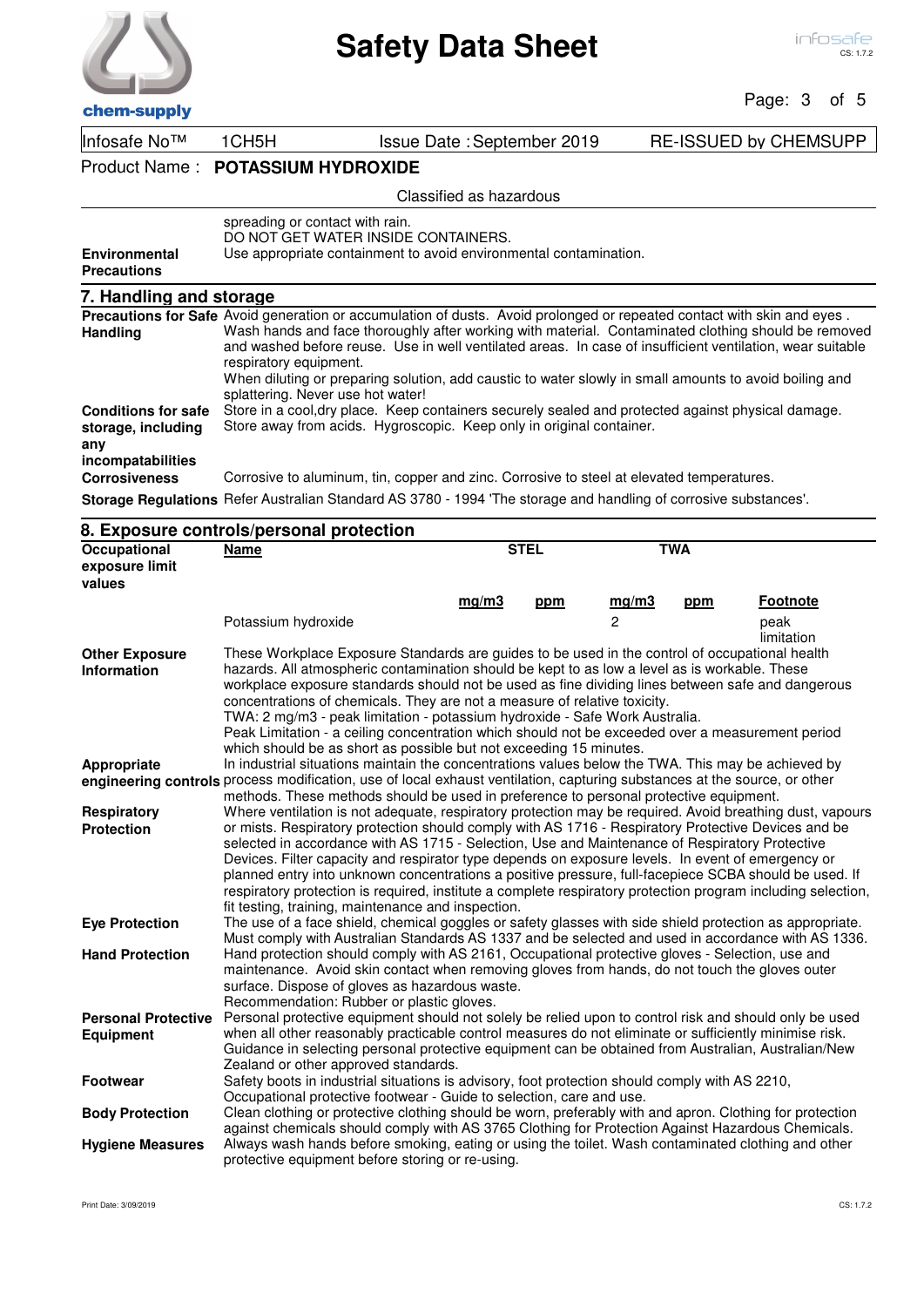## Page: 4 of 5

chem-supply

Infosafe No™ 1CH5H Issue Date :September 2019 RE-ISSUED by CHEMSUPP

Product Name : **POTASSIUM HYDROXIDE**

Classified as hazardous

### **9. Physical and chemical properties Form**

| Appearance                 | White flakes or pellets.                                                          |
|----------------------------|-----------------------------------------------------------------------------------|
| Odour                      | Odourless.                                                                        |
| <b>Melting Point</b>       | 360 °C                                                                            |
| <b>Boiling Point</b>       | 1320 °C                                                                           |
| <b>Solubility in Water</b> | Soluble~1,130 g/L at 20°C.                                                        |
|                            | <b>Solubility in Organic</b> Soluble in alcohol and glycerol. Insoluble in ether. |
| <b>Solvents</b>            |                                                                                   |
| <b>Specific Gravity</b>    | 2.044 @ 20 °C                                                                     |
| рH                         | $pH \sim 14$ (50 g/l H2O).                                                        |
| <b>Vapour Pressure</b>     | 1 hPa (1 mmHg, @ 719 °C, 1326 °F).                                                |
|                            | 1 hPa (1 mmHg, @ 714 °C, 1317 °F).                                                |
| <b>Flammability</b>        | Non combustible material.                                                         |
| <b>Molecular Weight</b>    | 56.11                                                                             |
|                            |                                                                                   |

## **10. Stability and reactivity**

| <b>Chemical Stability</b>                | Stable under normal use conditons. Absorbs water and carbon dioxide from the air.                                                                                                                                                                                                                                                                                                     |
|------------------------------------------|---------------------------------------------------------------------------------------------------------------------------------------------------------------------------------------------------------------------------------------------------------------------------------------------------------------------------------------------------------------------------------------|
| <b>Conditions to Avoid</b>               | Exposure to moisture. Heat, flames, ignition sources and incompatibles.                                                                                                                                                                                                                                                                                                               |
| Incompatible<br><b>Materials</b>         | Acids, azides, ammonium compounds, anyhydride compounds, copper, chloro organic compounds,<br>flammable liquids, halogens, halogenated compounds, magnesium, metals and light metals, maleic<br>anhydride, nitro compounds, organic materials, organohalogen compounds, water.                                                                                                        |
| <b>Hazardous</b><br><b>Decomposition</b> | Carbon monoxide when reacting with carbohydrates and hydrogen gas when reacting with aluminium,<br>zinc, and tin. Thermal oxidation can produce toxic fumes of potassium oxide.                                                                                                                                                                                                       |
| <b>Products</b>                          |                                                                                                                                                                                                                                                                                                                                                                                       |
| Possibility of                           | Contact with water, acids, flammable liquids, and organic halogen compounds (i.e. trichloroethylene)                                                                                                                                                                                                                                                                                  |
|                                          | hazardous reactions may risk of explosion or violent reaction, yielding heat and pressure which can burst an enclosed<br>container. Contact with nitro compounds (i.e. nitromethane) can cause formation of shock sensitive<br>salts. Contact with metals (i.e. aluminium, zinc, copper, magenisum, etc.), may produce formation of<br>flammabe hydrogen gas. Exothermic dissolution. |
| <b>Hazardous</b><br>Polymerization       | Will not occur.                                                                                                                                                                                                                                                                                                                                                                       |
| 11. Toxicological Information            |                                                                                                                                                                                                                                                                                                                                                                                       |
| Ingestion                                | Harmful if swallowed. Ingestion of flakes or pellets varies in degree of irritation depending on exposure.<br>May cause violent pain in throat, vomiting, diarrhea, hematemesis, collapse and possible death. May<br>cause perforation and burns of the digestive tract (oesophagus and stomach). If not immediately fatal.                                                           |

|                     | cause perforation and burns of the digestive tract (oesophagus and stomach). If not immediately fatal,<br>stricture of esophagus may develop.                                                                                                                                              |
|---------------------|--------------------------------------------------------------------------------------------------------------------------------------------------------------------------------------------------------------------------------------------------------------------------------------------|
| <b>Inhalation</b>   | Inhalation of dust or mist varies in degree of irritation depending on exposure. Irritation of the nose,<br>throat and lungs with symptoms include sneezing, coughing, damage to the nasal or respiratory tract.<br>High concentrations can cause lung damage (i.e. chemical pneumonitis). |
| <b>Skin</b>         | Extremely corrosive. May cause severe burns with deep ulceration. Burns are not immediately painful,<br>onset of pain may be minutes to hours.                                                                                                                                             |
| Eve                 | Extremely corrosive. May penetrate deeply, causing severe burns. In severe cases, ulceration and<br>permanent blindness may occur.                                                                                                                                                         |
| Carcinogenicity     | No evidence of carcinogenic properties.                                                                                                                                                                                                                                                    |
| <b>Mutagenicity</b> | No evidence of mutagenic properties.                                                                                                                                                                                                                                                       |

| 12. Ecological information                                                                                              |                          |  |  |  |
|-------------------------------------------------------------------------------------------------------------------------|--------------------------|--|--|--|
| Methods for the determination of biodegradability are not applicable to inorganic substances.<br><b>Persistence and</b> |                          |  |  |  |
| degradability                                                                                                           |                          |  |  |  |
| <b>Biological</b>                                                                                                       | Harmful due to pH shift. |  |  |  |
| <b>Properties</b>                                                                                                       |                          |  |  |  |
| 13. Disposal considerations                                                                                             |                          |  |  |  |

### Print Date: 3/09/2019 CS: 1.7.2